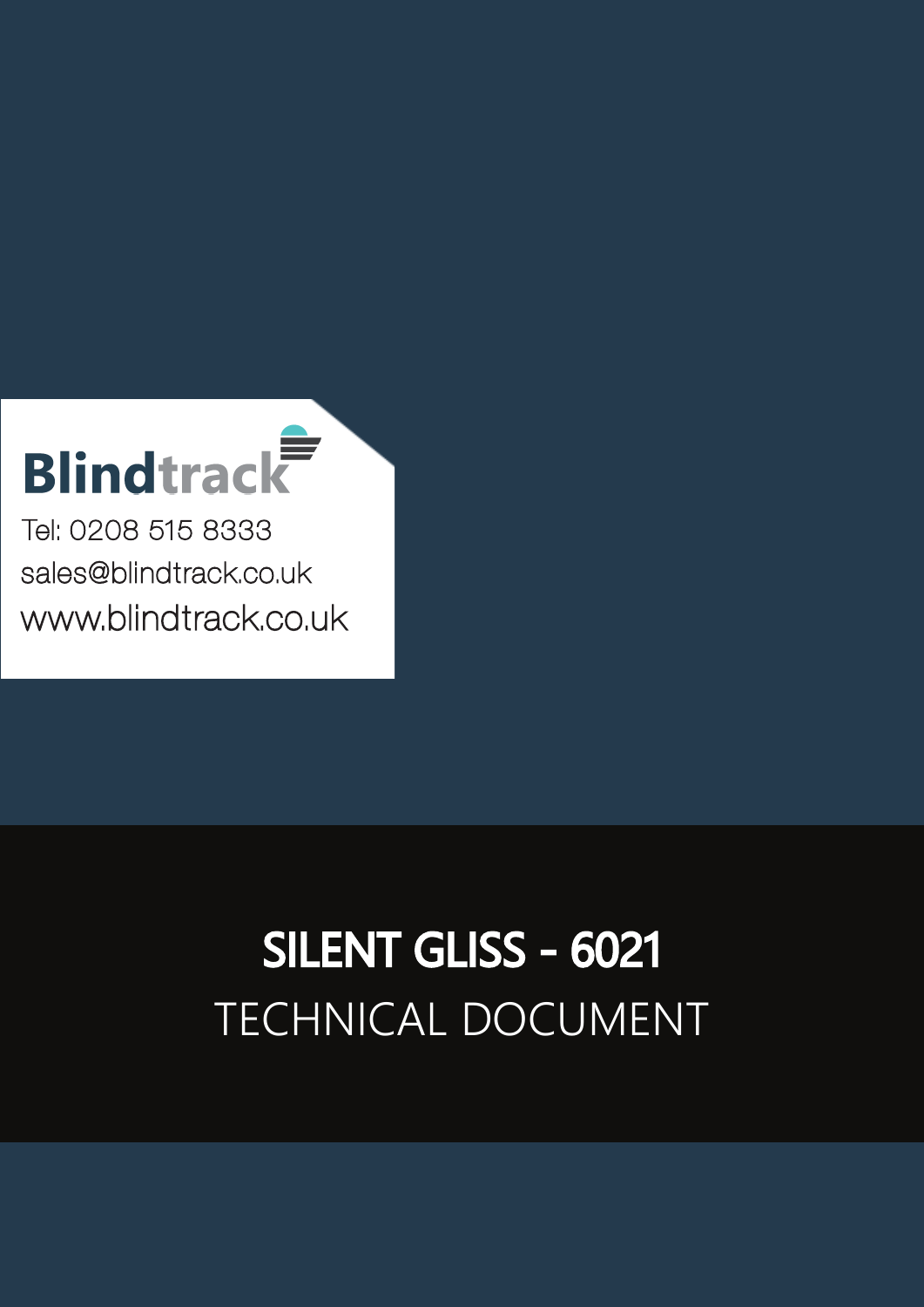



#### PRODUCT INFORMATION

- *– Operation: hand*
- *– Range: S M*
- *– Fitting: wall*
- *– Colours: white RAL 9016; special colours or anodised aluminum possible*
- *– Fabrics: refer to Silent Gliss fabric collection*

### *Features:*

- *– Suitable for schools, hospitals, retirement homes, etc.*
- *– Yellow gliders release from profile when weight limit is exceeded (4 6 kg)*
- *– Blue glider releases at higher weight limit (8 10 kg) due to higher pulling force at curtain leading edges*

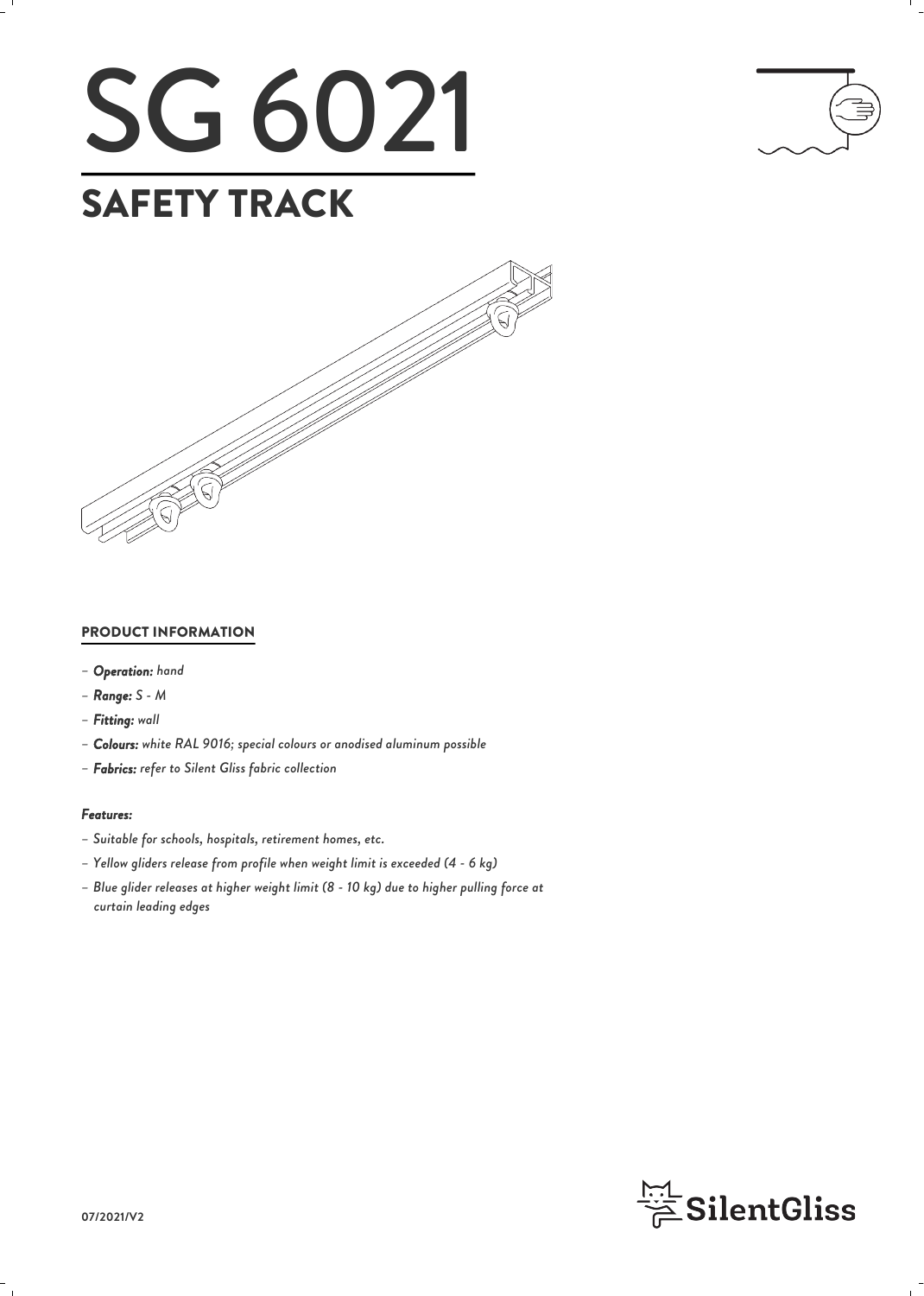## SYSTEM SPECIFICATIONS

### A. PROFILE

**Profile information**



*SG 6021p Profile*



- *A: System width B: System height*
- *C: Distance between floor and fabric*

**C. SPECIFICATION** 

*Silent Gliss SG 6021 Hand Operated Curtain Track. Comprises aluminium profile SG6021 supplied made to measure powder* SPECIFICATION *coated white with safety gliders SG 6148 (10/m) and SG 6149 (2/length) secured with end stops SG 6122 at either end. Wall fixed with self-drilling wood screws.* TEXT

### FITTING

### INFORMATION **A. FITTING**

*For detailed fitting information, visit the Silent Gliss* FITTING *website.*

**Fixing points**

| 100 | max. 300 | . . | max. 300 | 100 |
|-----|----------|-----|----------|-----|
|     |          |     |          |     |
|     |          |     |          |     |
|     |          |     |          |     |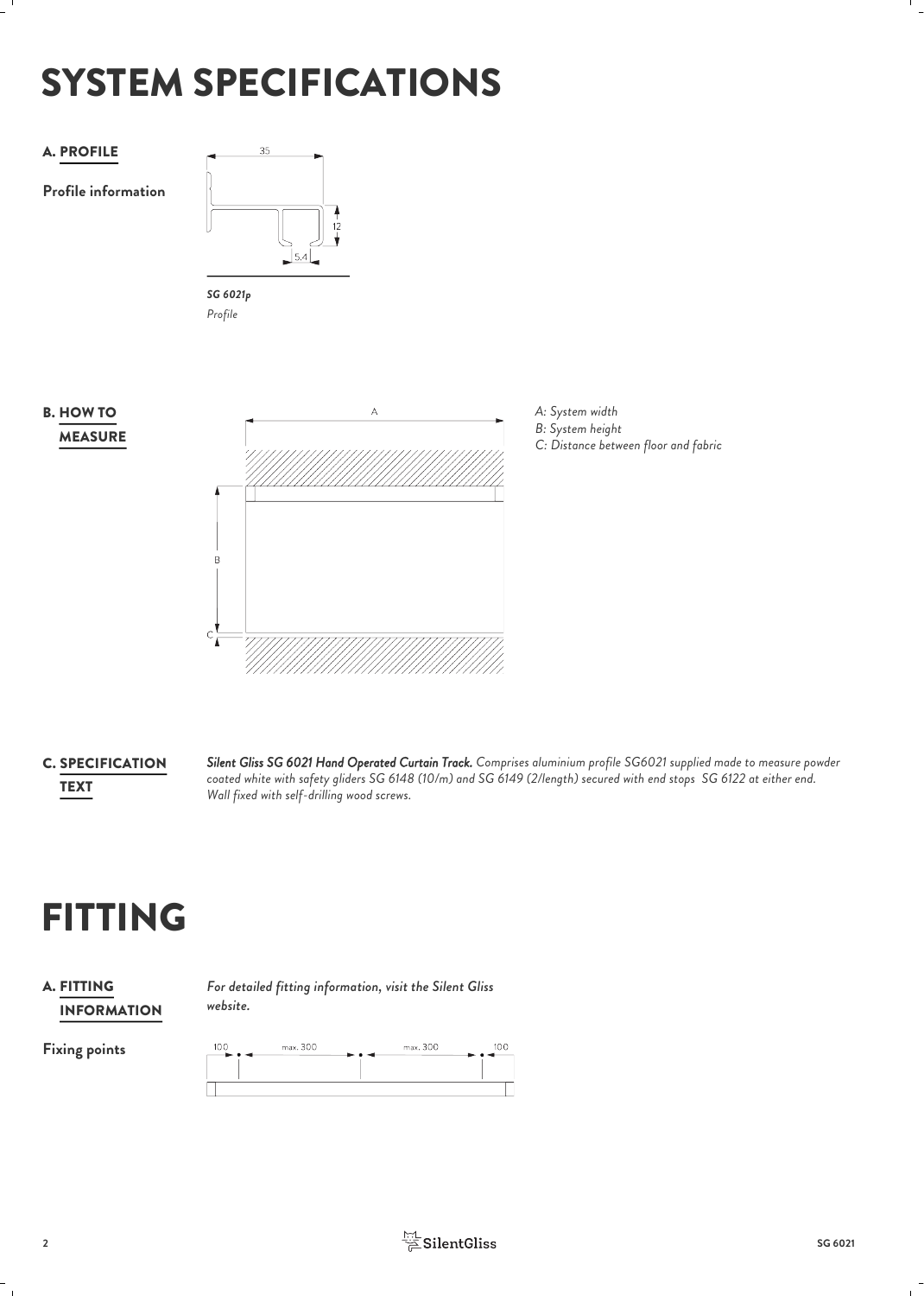**Direct fitting**



### SYSTEM SAFETY KEY PARTS

### SAFETY RELEASE A. *A:* FUNCTION





*Gliders can easily be clicked into profile*

- *Glider deformes under pressure B:*
- *Release under following pull weights: C:*
	- *Glider SG 6148 yellow: releases between 4 6 kg Glider SG 6149 blue: releases between 8 - 10 kg*

*SG 6122: Endstop (with end glider SG 6148 in place)*

*SG 6021 / SG 6290 system can assist in the prevention of self harm in hospitals, schools and psychiatric situations. Please see specific pull out weights on individual gliders. Please also note that the longer the individual track and the more gliders used, the cumulative total pull-out weight when in a stacked position will increase and therefore support more weight.*

*A risk assessment of the area should always be carried out.*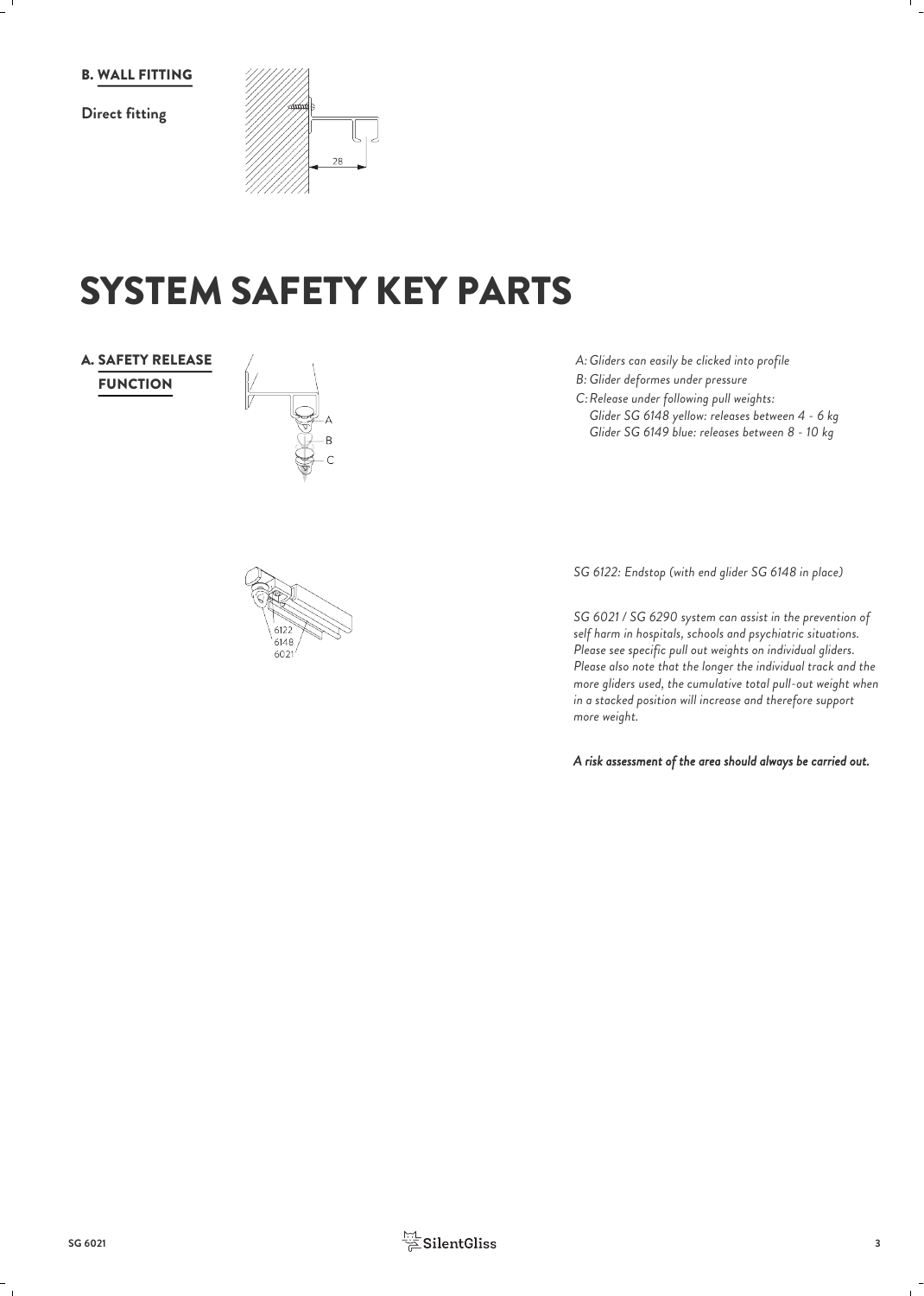### GENERAL NOTES

#### *Dimensions*

- *– Measurements are in mm except where indicated.*
- *– Max. kg relates to fabric incl. accessories.*
- *– Stack size depends on curtain make-up and fabric thickness.*
- *– Distance between gliders max. 80 mm / distance between rollers max. 100 mm.*
- *– Recommended distance floor / fabric: 20 mm.*
- *– In order to determine system height (B), the smallest room height must be taken into account.*

#### *Fitting*

- *– Installation by qualified fitter only.*
- *– Number of brackets and fitting positions / fixing points vary depending on fitting surface, system weight, fabric make-up, screw / fixing type and obstacles.*
- *– Qualified fitter must use appropriate screws / fixings for each situation.*
- *– Profile lip if applicable to be installed to room side.*

### *Child Safety*

- *– All relevant Silent Gliss systems correspond to child safety EN 13120.*
- *– All parties involved must comply with EN 13120.*

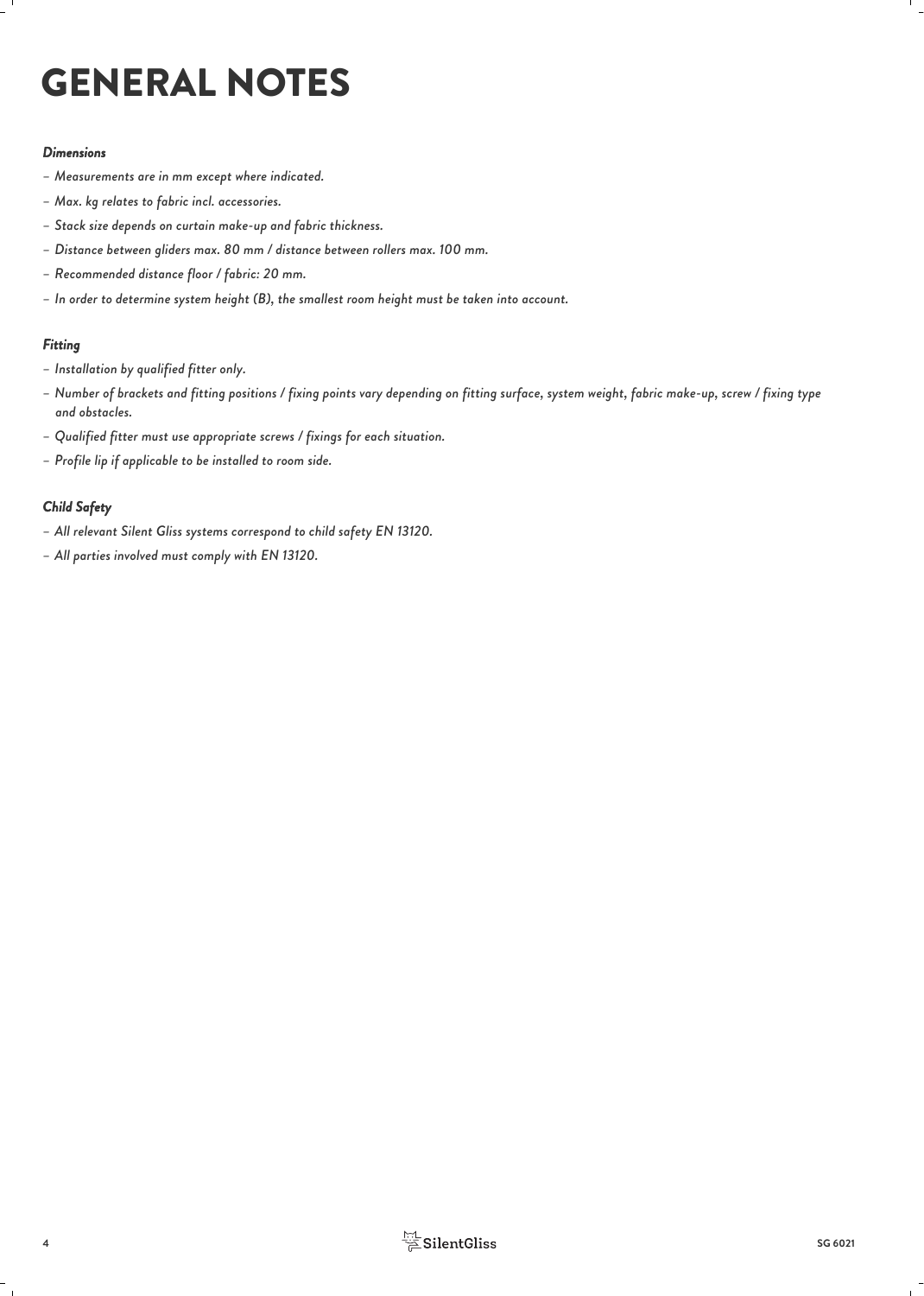### PARTS

### A. STANDARD PARTS

**SG 6021p**<br> *Profile* (*Profile Profile*

Ò

*SG 6122 End stop*

*SG 6148 Safety Glider - yellow*

*SG 6149 Safety glider - blue*

### B. OPTIONAL PARTS

R

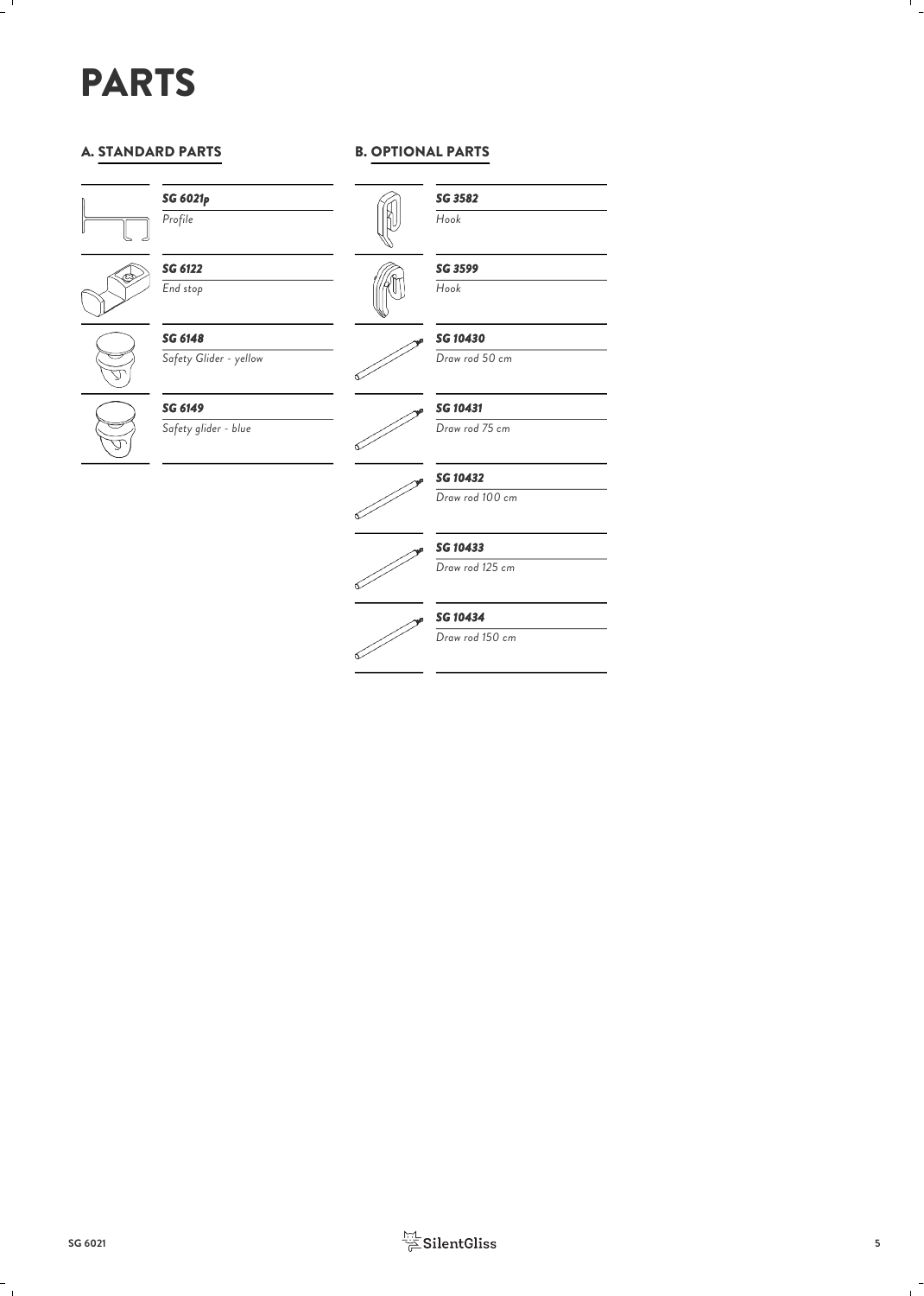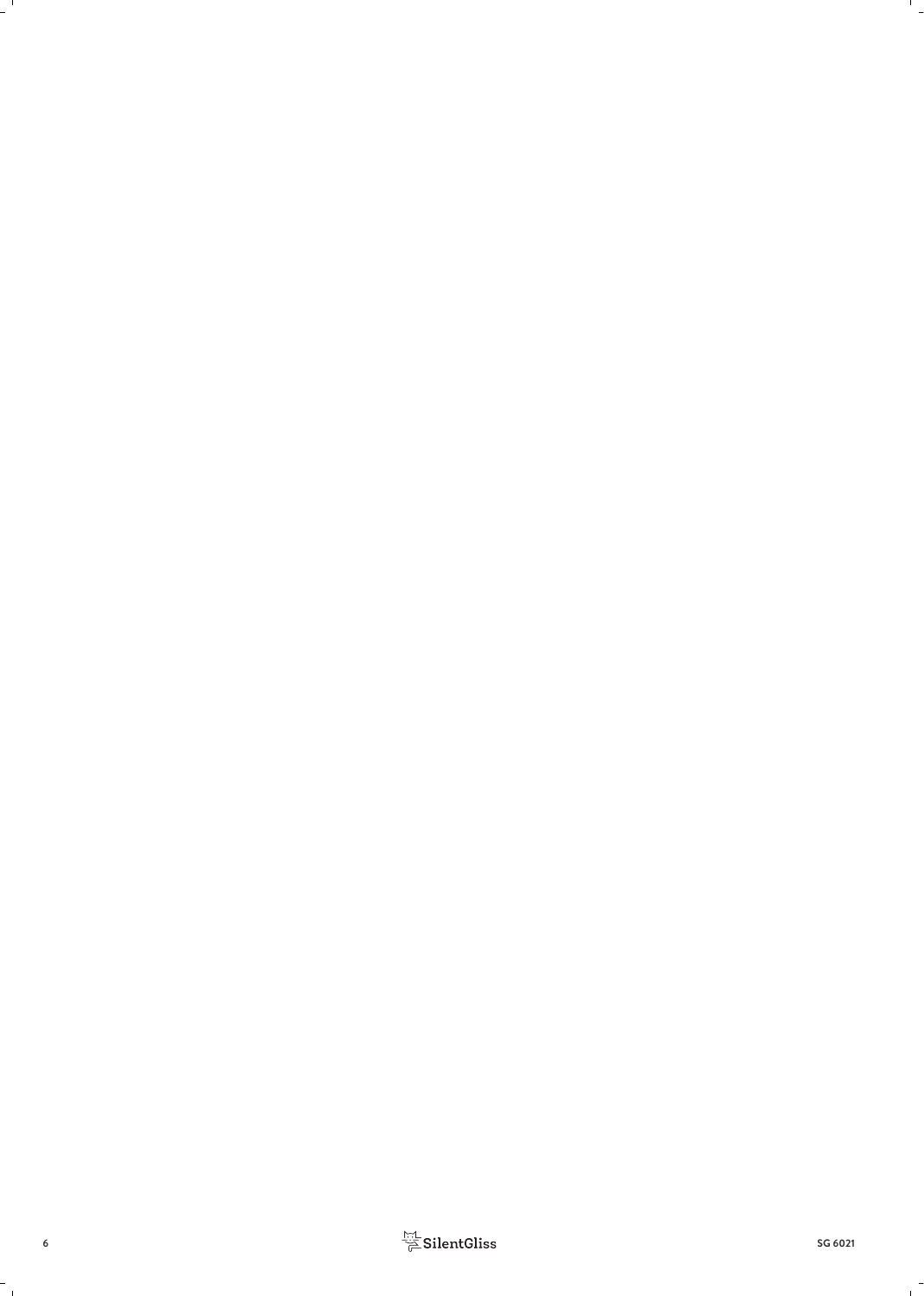

 $\overline{7}$